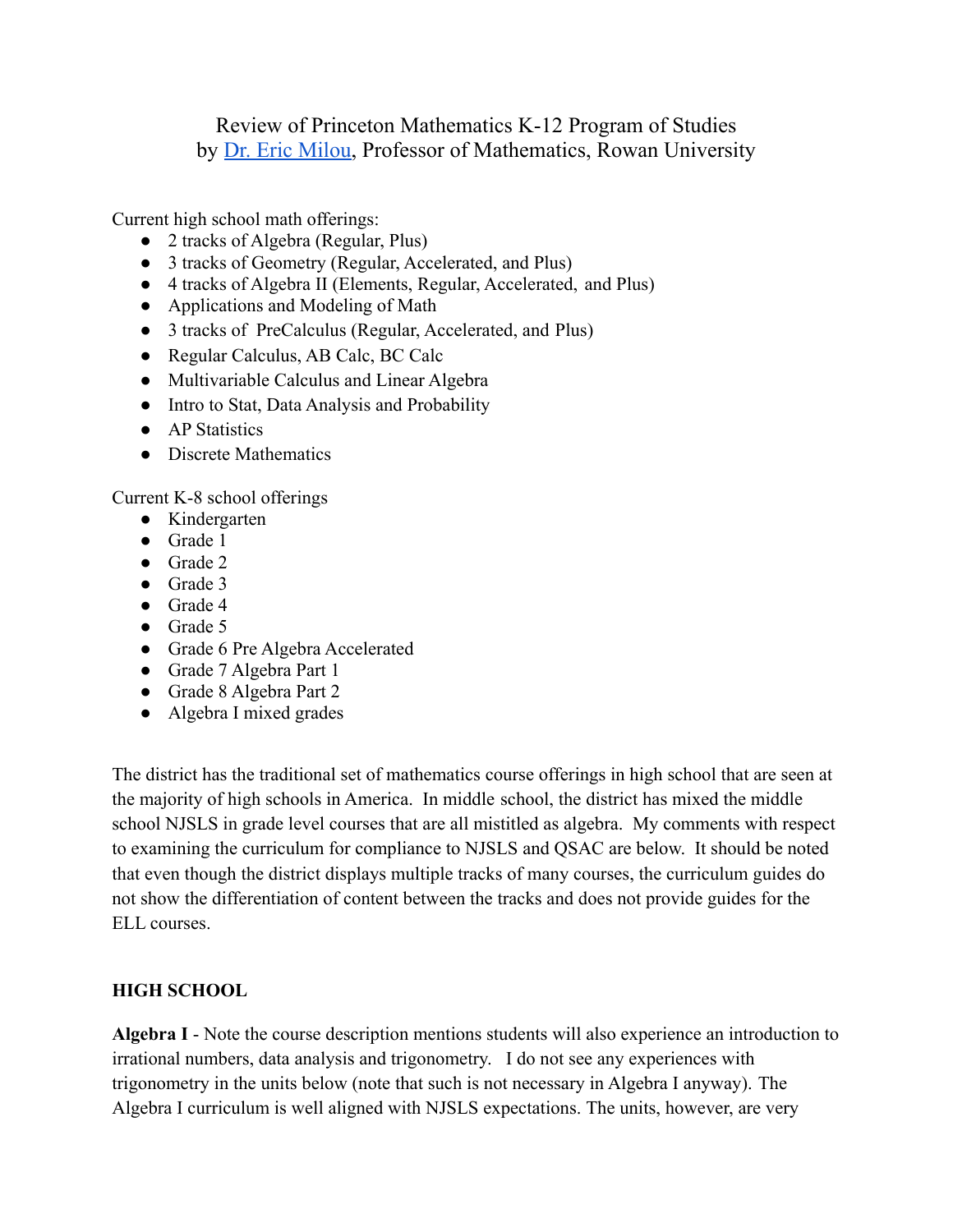large and could be broken down into more manageable portions like the PreCalculus curriculum document. Note that much of the content in unit 1 (linear equations and inequalities) are 8th grade standards in NJ. So why is it necessary to spend 10 weeks on this material?

- Modeling with Linear Equations and Inequalities 10 weeks
- Modeling with Linear  $& Exponential$  Functions  $& Systems 10$  weeks
- Quadratic Equations, Functions and Polynomials 13 weeks
- Modeling with Statistics 4 weeks

**Geometry -** The Geometry curriculum is again well aligned with NJSLS expectations but once again has very large units and could be broken down to drive instruction more carefully. The modeling unit is more accurately titled Volume and Surface Area.

- Congruence  $&$  Constructions 10 weeks
- Congruence, Similarity and Proof 10 weeks
- Trigonometric Ratios & Geometric Equations 11 weeks
- Geometric Modeling 6 weeks

**Algebra II -** Once again, the Algebra II curriculum is again well aligned with NJSLS expectations and contains large units. This is the first introduction to probability in high school for students so the district might consider if probability should be integrated in an earlier course. Note that this curriculum document lists Algebra II/Plus/ACC but does not in any way distinguish between them.

- Complex Solutions and Modeling with Rational Exponents 8 weeks
- Polynomials & Analysis of Nonlinear Functions 10 weeks
- Periodic Models and the Unit Circle 9 weeks
- Inferences, Conclusions and Probability 10 weeks

**Appl of Adv Algebra/Modeling of Math** - The course description notes that Applications on Advanced Algebra provides a review and extension of the concepts taught in Algebra 2. This course is PreCalc "lite" and the district should consider what is the rationale behind such? Why create a PreCalc "lite"? If students are not being adequately prepared for PreCalculus, then the district should examine why and not create a watered down course. I would suggest the elimination of this course.

- Overarching Essential Question 1 week
- Prerequisite Skills 3 weeks
- $\bullet$  Functions & Graphs 5 weeks
- Polynomials Functions 5 weeks
- Rational and Radical Functions 5 weeks
- Exponential  $&$  Logarithms Functions 6 weeks
- Trigonometry 7 weeks
- Graphing Trigonometric Functions 6 weeks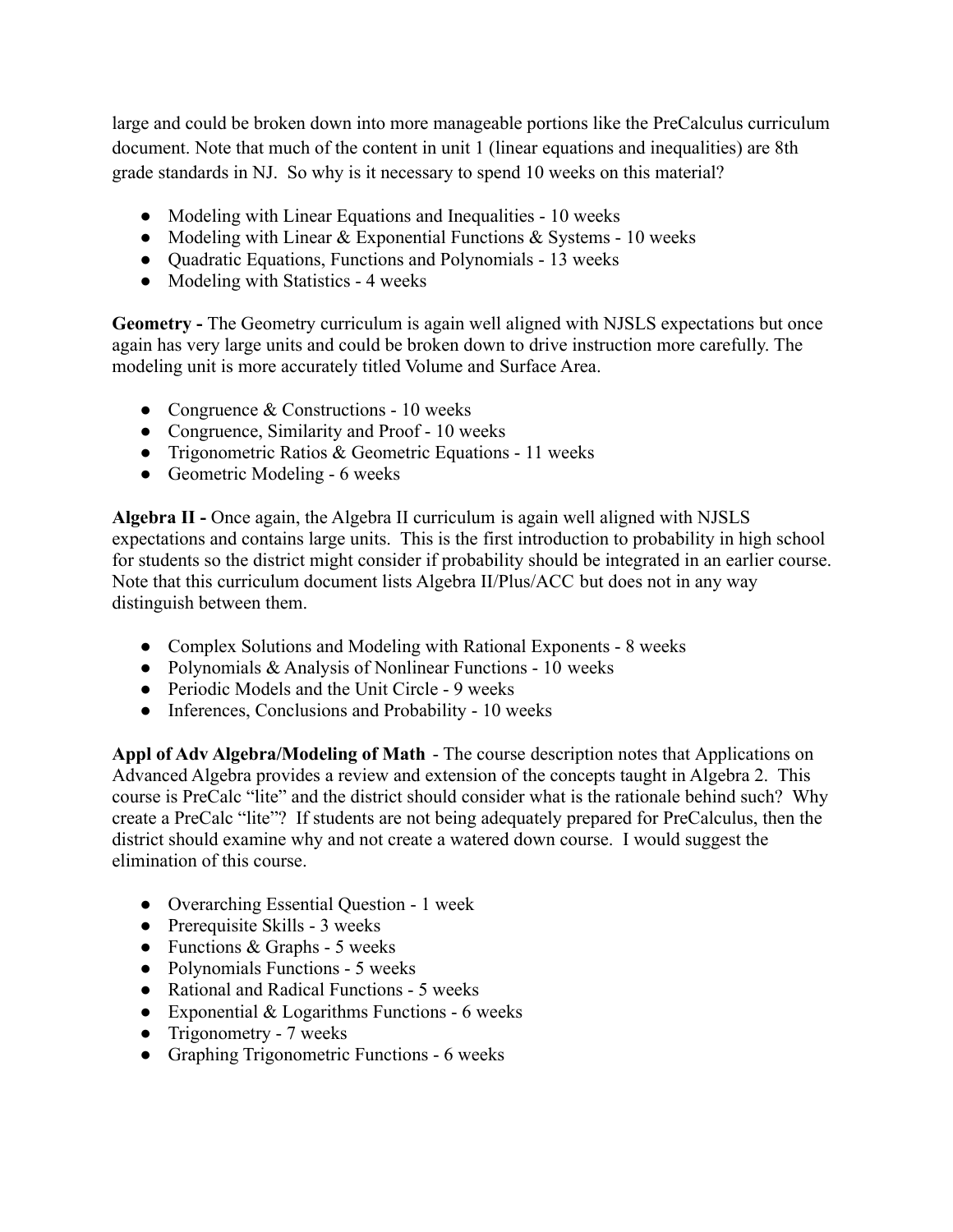**PreCalculus.** The curriculum here is exemplary with manageable sized units. It should be noted that more than half the curriculum is trigonometry.

- Basic Concepts of Algebra 2 weeks
- Graphs, Functions and Models 1 week
- Polynomials and Rational Functions 2 weeks
- Exponential and Logarithmic Functions 2 weeks
- Sequences, Series and Combinations 5 weeks
- Trigonometric Functions 7 weeks
- Trigonometric Identities and Inverse Functions 8 weeks
- Applications of Trigonometry 6 weeks
- System of Equations and Matrices 4 weeks

**Calculus**. The curriculum is well aligned with expectations for the AP assessment.

- PreCalculus 2 weeks
- $\bullet$  Limits 4 weeks
- Differentiation 6 weeks
- Applications of Derivatives 5 weeks
- $\bullet$  Integrals 9 weeks
- Applications of Integrals 4 weeks
- Differential Equations 2 weeks
- $\bullet$  Infinite Series 4 weeks
- Parametric, Polar and Vector functions 3 weeks

**AP statistics.** A very detailed and thorough curriculum which is well aligned with AP expectations.

- [Organizing Data: Exploring Data](https://prs-public.rubiconatlas.org/Atlas/Develop/UnitMap/View/Default?UnitID=8603&YearID=2021&CurriculumMapID=832&) 1 Week
- [Organizing Data: Introduction to Probability](https://prs-public.rubiconatlas.org/Atlas/Develop/UnitMap/View/Default?UnitID=8605&YearID=2021&CurriculumMapID=832&)  $-1$  week
- [Organizing Data: The Normal Distribution](https://prs-public.rubiconatlas.org/Atlas/Develop/UnitMap/View/Default?UnitID=8604&YearID=2021&CurriculumMapID=832&)  $-2$  weeks
- [Organizing Data: Examining Relationships](https://prs-public.rubiconatlas.org/Atlas/Develop/UnitMap/View/Default?UnitID=8606&YearID=2021&CurriculumMapID=832&) 2 Weeks
- [Organizing Data: More on Two-Variable Data](https://prs-public.rubiconatlas.org/Atlas/Develop/UnitMap/View/Default?UnitID=8607&YearID=2021&CurriculumMapID=832&) 2 weeks
- [Producing Data](https://prs-public.rubiconatlas.org/Atlas/Develop/UnitMap/View/Default?UnitID=8608&YearID=2021&CurriculumMapID=832&) 2 Weeks
- [Probability: The Study of Randomness](https://prs-public.rubiconatlas.org/Atlas/Develop/UnitMap/View/Default?UnitID=8609&YearID=2021&CurriculumMapID=832&) 3 Weeks
- [Probability: Sampling Distribution](https://prs-public.rubiconatlas.org/Atlas/Develop/UnitMap/View/Default?UnitID=8612&YearID=2021&CurriculumMapID=832&) 4 Weeks
- [Inference: Introduction to Inference](https://prs-public.rubiconatlas.org/Atlas/Develop/UnitMap/View/Default?UnitID=8613&YearID=2021&CurriculumMapID=832&)  $-3$  weeks
- [Inference: Inference for Distributions](https://prs-public.rubiconatlas.org/Atlas/Develop/UnitMap/View/Default?UnitID=8614&YearID=2021&CurriculumMapID=832&) 1 Week
- [Inference: Inference for Proportions](https://prs-public.rubiconatlas.org/Atlas/Develop/UnitMap/View/Default?UnitID=8615&YearID=2021&CurriculumMapID=832&) 2 Weeks
- [Inference: Inference for Tables: Chi-Square Proced](https://prs-public.rubiconatlas.org/Atlas/Develop/UnitMap/View/Default?UnitID=8616&YearID=2021&CurriculumMapID=832&) 2 Weeks
- [Inference: Inference for Regression](https://prs-public.rubiconatlas.org/Atlas/Develop/UnitMap/View/Default?UnitID=8617&YearID=2021&CurriculumMapID=832&)  $-3$  weeks
- [AP Exam Review](https://prs-public.rubiconatlas.org/Atlas/Develop/UnitMap/View/Default?UnitID=8618&YearID=2021&CurriculumMapID=832&) 4 Weeks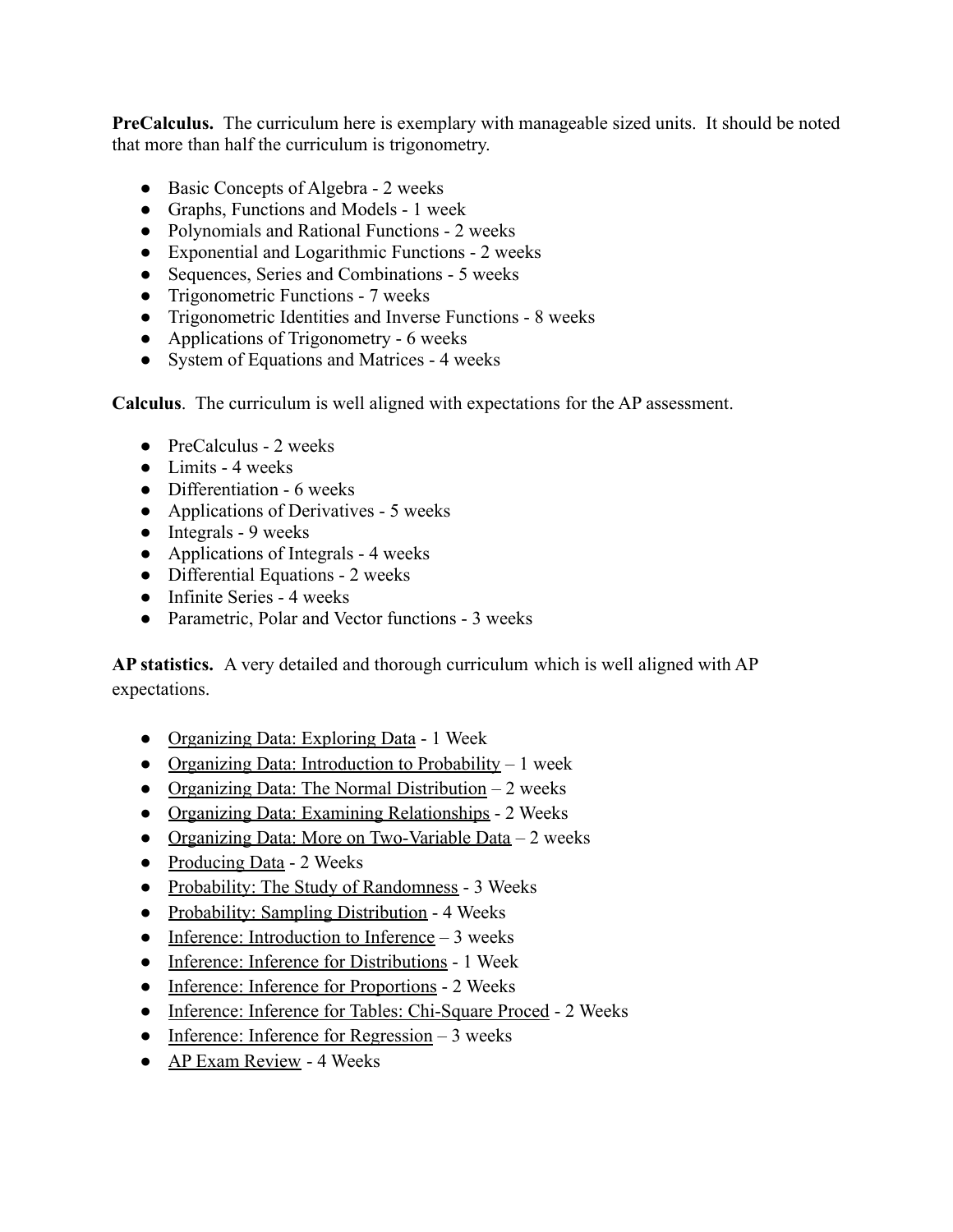**Intro to Stats.** The content here only covers 17 weeks. A full year introduction to statistics course is certainly warranted. The district should expand the content for a full year. A sample curriculum developed by the NSF and taught in Los Angeles Unified Public Schools can be found [here.](https://www.introdatascience.org/)

- [Unit 1: Exploring and Understanding Data](https://prs-public.rubiconatlas.org/Atlas/Develop/UnitMap/View/Default?UnitID=12149&YearID=2021&CurriculumMapID=3804&) 5 Weeks
- [Unit 2: Exploring Relationships Between Variables](https://prs-public.rubiconatlas.org/Atlas/Develop/UnitMap/View/Default?UnitID=12150&YearID=2021&CurriculumMapID=3804&) 5 Weeks
- [Unit 3: Gathering Data](https://prs-public.rubiconatlas.org/Atlas/Develop/UnitMap/View/Default?UnitID=12151&YearID=2021&CurriculumMapID=3804&) 4 Weeks
- [Unit 4: Randomness and Probability](https://prs-public.rubiconatlas.org/Atlas/Develop/UnitMap/View/Default?UnitID=12152&YearID=2021&CurriculumMapID=3804&) 3 Weeks

**Discrete Mathematics.** The content here is 20 weeks - thus I'm assuming this is a one semester course.

- [Unit 1: Set Theory](https://prs-public.rubiconatlas.org/Atlas/Develop/UnitMap/View/Default?UnitID=12144&YearID=2021&CurriculumMapID=3805&) 4 Weeks
- [Unit 2: Election Theory](https://prs-public.rubiconatlas.org/Atlas/Develop/UnitMap/View/Default?UnitID=12145&YearID=2021&CurriculumMapID=3805&) 5 Weeks
- [Unit 3: Matrix Theory](https://prs-public.rubiconatlas.org/Atlas/Develop/UnitMap/View/Default?UnitID=12146&YearID=2021&CurriculumMapID=3805&) 4 Weeks
- [Unit 4: Graph Theory](https://prs-public.rubiconatlas.org/Atlas/Develop/UnitMap/View/Default?UnitID=12147&YearID=2021&CurriculumMapID=3805&) 4 Weeks
- [Unit 5: Cartography](https://prs-public.rubiconatlas.org/Atlas/Develop/UnitMap/View/Default?UnitID=12148&YearID=2021&CurriculumMapID=3805&) 3 Weeks

**Multi Calc/Lin Alg (D)** – There is no course description for this curriculum and the content only spans 14 weeks.

- [Vectors and Motion in Space](https://prs-public.rubiconatlas.org/Atlas/Develop/UnitMap/View/Default?UnitID=10781&YearID=2021&CurriculumMapID=305&) 5 Weeks
- [Multivariable Functions and Their Derivatives](https://prs-public.rubiconatlas.org/Atlas/Develop/UnitMap/View/Default?UnitID=10782&YearID=2021&CurriculumMapID=305&) 5 Weeks
- [Multiple Integrals](https://prs-public.rubiconatlas.org/Atlas/Develop/UnitMap/View/Default?UnitID=10783&YearID=2021&CurriculumMapID=305&) 4 Weeks

**MIDDLE SCHOOL -** While the high school curriculum is well aligned with the NJSLS in almost all courses, the middle school curriculum combines standards from grades 6, 7 and 8 in various misnamed algebra courses without careful regard for scope and sequence. For all practical purposes, the course labeled grade 7 algebra part 1 is a grade 7 NJSLS class and should be renamed appropriately. The grade 8 algebra part 2 course is nearly equivalent to the high school Algebra I course. The Grade 6 pre-algebra course is a combination of many NJSLS standards and needs a complete review of its scope and sequence which as currently written is not a coherent set. It should be carefully noted that there is extensive research evidence suggesting that students placed into less rigorous versions of algebra ultimately have lower achievement in mathematics, even if their performance in the less rigorous version of the course is stronger than that of students in more rigorous versions (Tyson and Roksa 2017). The result of these placement practices is the same: inequitable learning outcomes.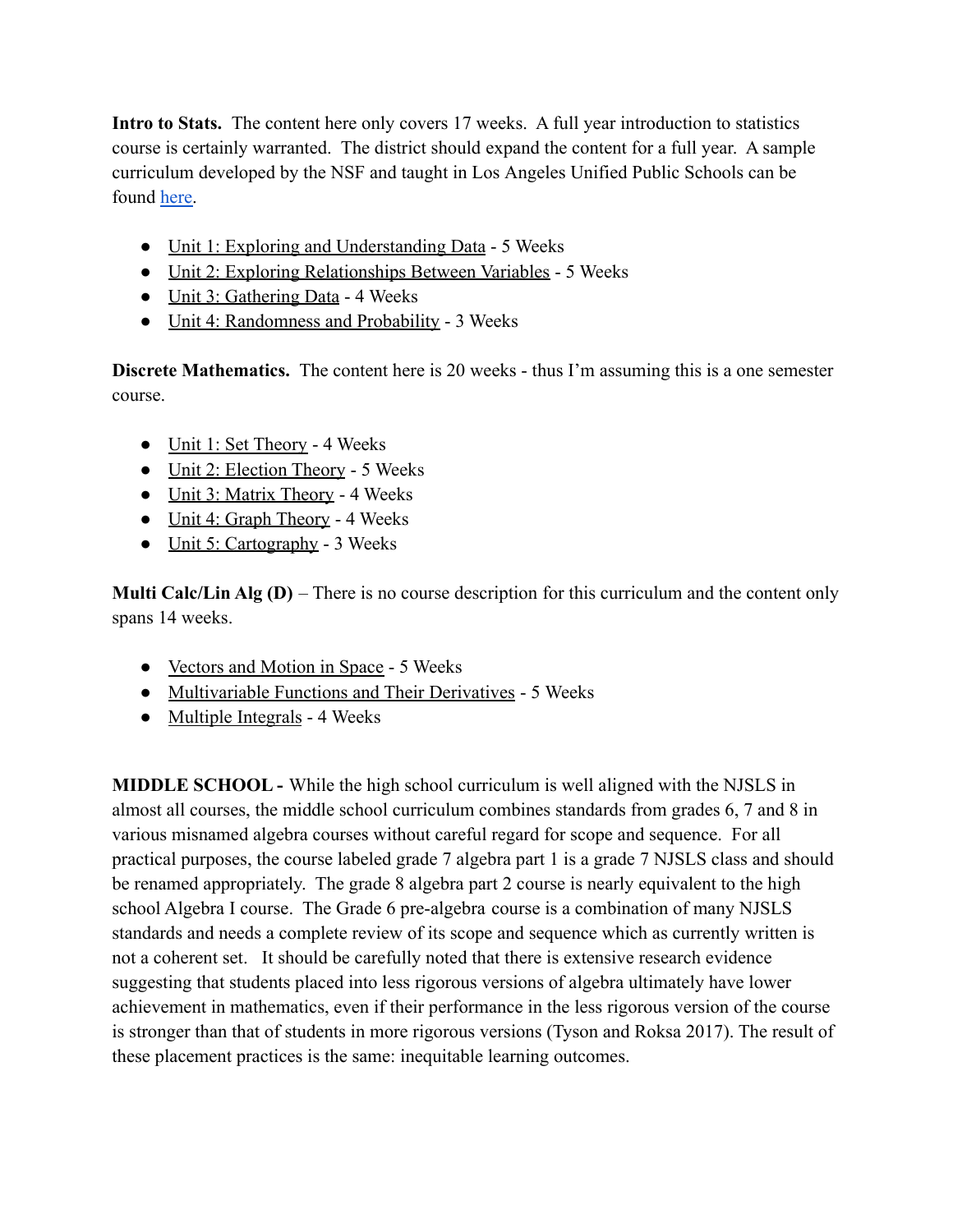Moreover, some grade 8 students are enrolled in high school courses including Geometry and Algebra II. Due to the lack of cohesiveness of the 6th and 7th grade curriculum, this practice should be revisited. Moreover, acceleration does enable and encourage selected students to take the same coursework one, or in very rare cases, two years ahead of what is typical but in making these decisions, it is essential that appropriate accelerated opportunities ensure that no critical concepts are rushed or skipped. Moreover, any such acceleration should entail a deeper treatment of the *same* content a year earlier with room for additional enrichment and *not* a faster race to take more courses sooner. This push to skip key concepts is what has been called a "race to calculus." Such a race is often misguided. Mathematics learning is not a race, and evidence suggests that students who speed through content without developing deep understanding are the very ones who tend to drop out of mathematics when they have the chance (Boaler 2016, p. 192). Some evidence suggests that policies that accelerate all students into algebra or higher in grade 8 do not result in overall improved student learning, as measured by NAEP (Loveless 2008, 2013).

Acceleration should be seen as an option for selected, highly capable students and not a different track with distinctly different potential outcomes. Decisions on exactly which students benefit from acceleration options and effective placement into these courses earlier than normal need to be collaboratively made by the Princeton mathematics department and the guidance department and thoroughly understood by all of the members of the community.

**Grade 6 Pre Algebra Accelerated** - Even though only 6th grade NJSLS are listed in Rubicon, the content of this course (no course description) has combined NJSLS content from all the middle school grades without regard for scope/sequence . For instance equations and expressions are taught for 11 weeks to begin the year but students do **not** have understandings of fractions, decimals, integers nor order of operations at this point. I suggest that this curriculum be revisited with a careful attention to scope/sequence of math content.

- *[Operations with Equations and Expressions](https://prs-public.rubiconatlas.org/Atlas/Develop/UnitMap/View/Default?UnitID=12420&YearID=2021&CurriculumMapID=3843&)* -*11 We[ek](https://prs-public.rubiconatlas.org/Atlas/Develop/UnitMap/View/Default?UnitID=12422&YearID=2021&CurriculumMapID=3843&)s*
- *[Order of Operations/Standard Algorithms](https://prs-public.rubiconatlas.org/Atlas/Develop/UnitMap/View/Default?UnitID=12421&YearID=2021&CurriculumMapID=3843&)* -*3 Weeks*
- *● [Integers and Inequalities](https://prs-public.rubiconatlas.org/Atlas/Develop/UnitMap/View/Default?UnitID=12422&YearID=2021&CurriculumMapID=3843&) 5 Weeks*
- *● [Rational Numbers/Ratios/Rates/Proportions](https://prs-public.rubiconatlas.org/Atlas/Develop/UnitMap/View/Default?UnitID=12423&YearID=2021&CurriculumMapID=3843&) -13 Week[s](https://prs-public.rubiconatlas.org/Atlas/Develop/UnitMap/View/Default?UnitID=12424&YearID=2021&CurriculumMapID=3843&)*
- *● [Number Theory and Fractions](https://prs-public.rubiconatlas.org/Atlas/Develop/UnitMap/View/Default?UnitID=12424&YearID=2021&CurriculumMapID=3843&) -5 Weeks*
- *[Graphing and Linear Functions](https://prs-public.rubiconatlas.org/Atlas/Develop/UnitMap/View/Default?UnitID=12425&YearID=2021&CurriculumMapID=3843&)* -*3 Week[s](https://prs-public.rubiconatlas.org/Atlas/Develop/UnitMap/View/Default?UnitID=12426&YearID=2021&CurriculumMapID=3843&)*
- *[Decimals](https://prs-public.rubiconatlas.org/Atlas/Develop/UnitMap/View/Default?UnitID=12426&YearID=2021&CurriculumMapID=3843&)* -*4 Weeks*
- *[Geometry](https://prs-public.rubiconatlas.org/Atlas/Develop/UnitMap/View/Default?UnitID=12427&YearID=2021&CurriculumMapID=3843&)* -*3 Weeks*
- *[Ratios, Rates, Proportions, and Percent](https://prs-public.rubiconatlas.org/Atlas/Develop/UnitMap/View/Default?UnitID=12428&YearID=2021&CurriculumMapID=3843&)* -*5 Week[s](https://prs-public.rubiconatlas.org/Atlas/Develop/UnitMap/View/Default?UnitID=12429&YearID=2021&CurriculumMapID=3843&)*
- *[Statistics](https://prs-public.rubiconatlas.org/Atlas/Develop/UnitMap/View/Default?UnitID=12429&YearID=2021&CurriculumMapID=3843&) 4 Weeks*
- *● [Angle Relationships and Transformations](https://prs-public.rubiconatlas.org/Atlas/Develop/UnitMap/View/Default?UnitID=12430&YearID=2021&CurriculumMapID=3843&) -3 Week[s](https://prs-public.rubiconatlas.org/Atlas/Develop/UnitMap/View/Default?UnitID=12431&YearID=2021&CurriculumMapID=3843&)*
- *[Simple Equations](https://prs-public.rubiconatlas.org/Atlas/Develop/UnitMap/View/Default?UnitID=12431&YearID=2021&CurriculumMapID=3843&) 6 Weeks*

**Grade 7 Algebra Part 1** - this course draws the majority of its content from the 7th & 8th grade NJSLS. Calling this course Algebra Part 1 is not in the best interest of students and parents.

- *● [Operations on Rational Numbers](https://prs-public.rubiconatlas.org/Atlas/Develop/UnitMap/View/Default?UnitID=12873&YearID=2021&CurriculumMapID=2502&) 7 Week[s](https://prs-public.rubiconatlas.org/Atlas/Develop/UnitMap/View/Default?UnitID=12878&YearID=2021&CurriculumMapID=2502&)*
- *● [Equations and Ratio & Proportion](https://prs-public.rubiconatlas.org/Atlas/Develop/UnitMap/View/Default?UnitID=12878&YearID=2021&CurriculumMapID=2502&) 12 Weeks*
- *[Drawing Inferences about Populations & Probability](https://prs-public.rubiconatlas.org/Atlas/Develop/UnitMap/View/Default?UnitID=12880&YearID=2021&CurriculumMapID=2502&) 5 Weeks*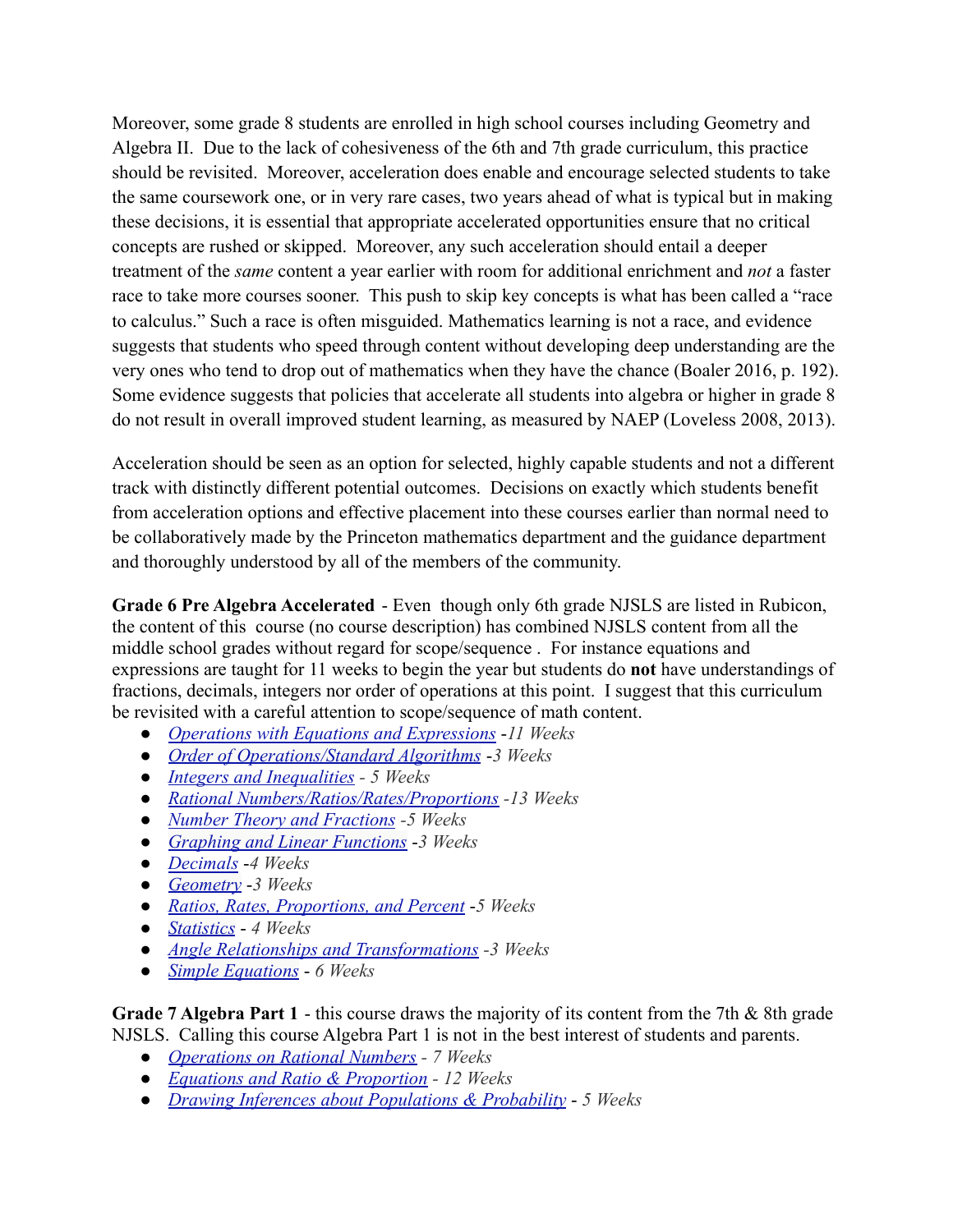*● [Problem Solving with Geometry](https://prs-public.rubiconatlas.org/Atlas/Develop/UnitMap/View/Default?UnitID=12879&YearID=2021&CurriculumMapID=2502&) -11 Weeks*

**Grade 8 Algebra Part 2** - this course draws its content from various NJSLS standards including 8th grade and high school algebra. It eliminates all content from the 8th grade Geometry standards (some of that content is taught in grade 7 Algebra Part 1)

- *[Modeling with Linear Equations and Inequalities](https://prs-public.rubiconatlas.org/Atlas/Develop/UnitMap/View/Default?UnitID=12874&YearID=2021&CurriculumMapID=482&) 9 Weeks*
- *[Modeling w/Equations,Systems,Exponential Functions](https://prs-public.rubiconatlas.org/Atlas/Develop/UnitMap/View/Default?UnitID=12875&YearID=2021&CurriculumMapID=482&) 11 Weeks*
- *[Quadratic Equations, Functions, & Polynomials](https://prs-public.rubiconatlas.org/Atlas/Develop/UnitMap/View/Default?UnitID=12876&YearID=2021&CurriculumMapID=482&) 13 Weeks*
- *[Modeling with Statistics](https://prs-public.rubiconatlas.org/Atlas/Develop/UnitMap/View/Default?UnitID=12877&YearID=2021&CurriculumMapID=482&) 4 Weeks*

**Algebra I mixed grades** - this course is equivalent to Grade 8 Algebra Part 2.

- *[Modeling with Linear Equations & Inequalities](https://prs-public.rubiconatlas.org/Atlas/Develop/UnitMap/View/Default?UnitID=12886&YearID=2021&CurriculumMapID=3888&) 10 Weeks*
- *[Model w/ Linear & Exponential Functions, & Systems](https://prs-public.rubiconatlas.org/Atlas/Develop/UnitMap/View/Default?UnitID=12887&YearID=2021&CurriculumMapID=3888&) 10 Weeks*
- *● [Quadratic Equations, Functions & Polynomials](https://prs-public.rubiconatlas.org/Atlas/Develop/UnitMap/View/Default?UnitID=12888&YearID=2021&CurriculumMapID=3888&) 13 Weeks*
- *● [Modeling with Statistics](https://prs-public.rubiconatlas.org/Atlas/Develop/UnitMap/View/Default?UnitID=12889&YearID=2021&CurriculumMapID=3888&) 4 Weeks*

ELEMENTARY (Grades K-5) - The elementary curriculum is well aligned with the NJSLS in most cases with the notable exception of grade 4 which has content from many other higher grades. In some grades as noted above, the NJSLS are not cited explicitly. Lastly, the district should consider the major standards of grades K-8 (see [here\)](https://docs.google.com/presentation/d/1D67wie2HUrLgsuWxQY2v0RCd4cx9NNAYA1fLF3AqxsE/edit?usp=sharing) when writing and/or revising scope and sequence.

**Kindergarten -** the curriculum is well aligned with the NJSLS standards with an appropriate scope and sequence.

- *● [Overarching Essential Question](https://prs-public.rubiconatlas.org/Atlas/Develop/UnitMap/View/Default?UnitID=11978&YearID=2021&CurriculumMapID=282&)*
- *[Unit 1- Numbers 0 to 5](https://prs-public.rubiconatlas.org/Atlas/Develop/UnitMap/View/Default?UnitID=1749&YearID=2021&CurriculumMapID=282&) 7 Weeks*
- *[Unit 2 Numbers 6 to 10](https://prs-public.rubiconatlas.org/Atlas/Develop/UnitMap/View/Default?UnitID=1750&YearID=2021&CurriculumMapID=282&) 7 Weeks*
- *[Unit 3 Geometry](https://prs-public.rubiconatlas.org/Atlas/Develop/UnitMap/View/Default?UnitID=12499&YearID=2021&CurriculumMapID=282&) 5 Weeks*
- *[Unit 4 Numbers Within 10](https://prs-public.rubiconatlas.org/Atlas/Develop/UnitMap/View/Default?UnitID=12500&YearID=2021&CurriculumMapID=282&) 10 Weeks*
- *[Unit 5 Numbers 11 to 100](https://prs-public.rubiconatlas.org/Atlas/Develop/UnitMap/View/Default?UnitID=12501&YearID=2021&CurriculumMapID=282&) 5 Weeks*
- *[Unit 6 Measurement](https://prs-public.rubiconatlas.org/Atlas/Develop/UnitMap/View/Default?UnitID=12502&YearID=2021&CurriculumMapID=282&) 4 Weeks*

**Grade 1 -** the curriculum is well aligned with the NJSLS standards but the curriculum units need more appropriate titles (not names of months). The measurement standards should be moved to later in the year.

- *[Unit 1 September-October](https://prs-public.rubiconatlas.org/Atlas/Develop/UnitMap/View/Default?UnitID=1672&YearID=2021&CurriculumMapID=272&) 4 Weeks*
- *[October-November unit 2-3](https://prs-public.rubiconatlas.org/Atlas/Develop/UnitMap/View/Default?UnitID=1674&YearID=2021&CurriculumMapID=272&) 6 Weeks*
- *[November-January unit 4-5](https://prs-public.rubiconatlas.org/Atlas/Develop/UnitMap/View/Default?UnitID=1677&YearID=2021&CurriculumMapID=272&)* -*9 Weeks*
- *[January-March unit 6-7](https://prs-public.rubiconatlas.org/Atlas/Develop/UnitMap/View/Default?UnitID=1678&YearID=2021&CurriculumMapID=272&) 8 Weeks*
- *[March-May unit 8-9](https://prs-public.rubiconatlas.org/Atlas/Develop/UnitMap/View/Default?UnitID=1680&YearID=2021&CurriculumMapID=272&) 7 Weeks*
- *[May-June unit 10](https://prs-public.rubiconatlas.org/Atlas/Develop/UnitMap/View/Default?UnitID=1684&YearID=2021&CurriculumMapID=272&)* -*3 Weeks*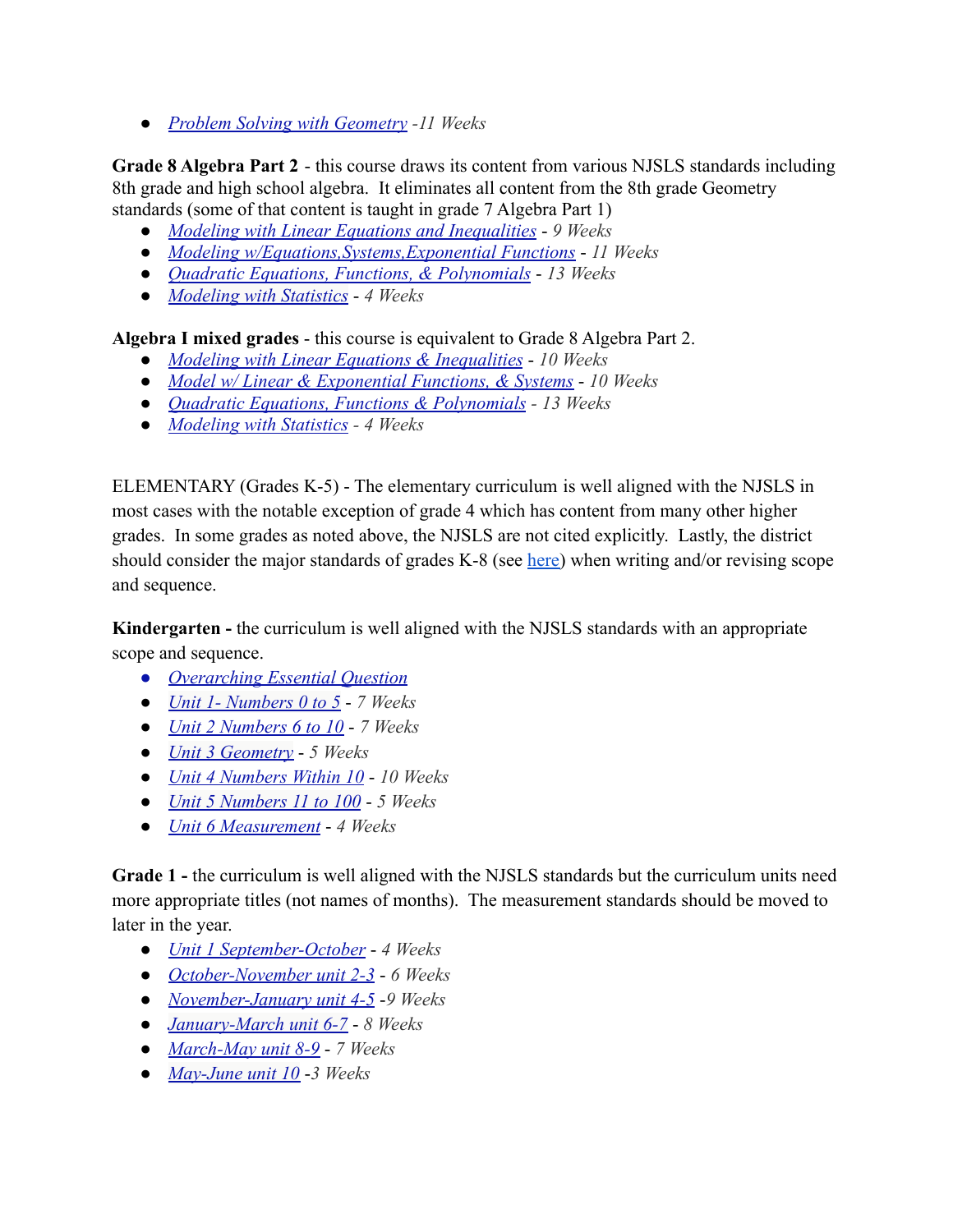**Grade 2 -** the first three units do not list the 2nd grade NJSLS standards explicitly while subsequent units do so. Once again, unit titles should be revised and not be titled by months. Addition and subtraction (May/June unit) should be moved to earlier in the year.

- *● [Unit 1 Numbers Within 20:](https://prs-public.rubiconatlas.org/Atlas/Develop/UnitMap/View/Default?UnitID=1673&YearID=2021&CurriculumMapID=273&) 4 Weeks*
- *[Numbers Within 100](https://prs-public.rubiconatlas.org/Atlas/Develop/UnitMap/View/Default?UnitID=1675&YearID=2021&CurriculumMapID=273&) 7 Weeks*
- *[Numbers Within 1000](https://prs-public.rubiconatlas.org/Atlas/Develop/UnitMap/View/Default?UnitID=1676&YearID=2021&CurriculumMapID=273&) 4 Week[s](https://prs-public.rubiconatlas.org/Atlas/Develop/UnitMap/View/Default?UnitID=1679&YearID=2021&CurriculumMapID=273&)*
- *[January-February Units 5-6](https://prs-public.rubiconatlas.org/Atlas/Develop/UnitMap/View/Default?UnitID=1679&YearID=2021&CurriculumMapID=273&) (Geometry) 5 Weeks*
- *[February-March Units 7-8](https://prs-public.rubiconatlas.org/Atlas/Develop/UnitMap/View/Default?UnitID=1681&YearID=2021&CurriculumMapID=273&) 4 Weeks*
- *[March-April Units 9-10](https://prs-public.rubiconatlas.org/Atlas/Develop/UnitMap/View/Default?UnitID=1682&YearID=2021&CurriculumMapID=273&) 7 Weeks*
- *[May-June Units 11-12](https://prs-public.rubiconatlas.org/Atlas/Develop/UnitMap/View/Default?UnitID=1683&YearID=2021&CurriculumMapID=273&)* -*6 Weeks*

*Grade 3* - the curriculum is well aligned with the NJSLS standards (but the standards are not cited explicitly) with an appropriate scope and sequence.

- *[Unit 1 Three Digit Numbers](https://prs-public.rubiconatlas.org/Atlas/Develop/UnitMap/View/Default?UnitID=7545&YearID=2021&CurriculumMapID=274&)* -*5 Weeks*
- *● [Unit 2 Multiplication and Division](https://prs-public.rubiconatlas.org/Atlas/Develop/UnitMap/View/Default?UnitID=7546&YearID=2021&CurriculumMapID=274&) 10 Week[s](https://prs-public.rubiconatlas.org/Atlas/Develop/UnitMap/View/Default?UnitID=7547&YearID=2021&CurriculumMapID=274&)*
- *● [Unit 3 Multiplication](https://prs-public.rubiconatlas.org/Atlas/Develop/UnitMap/View/Default?UnitID=7547&YearID=2021&CurriculumMapID=274&) 6 Weeks*
- *[Unit 4 Fractions](https://prs-public.rubiconatlas.org/Atlas/Develop/UnitMap/View/Default?UnitID=7548&YearID=2021&CurriculumMapID=274&) 6 Weeks*
- *● [Unit 5 Measurement](https://prs-public.rubiconatlas.org/Atlas/Develop/UnitMap/View/Default?UnitID=7549&YearID=2021&CurriculumMapID=274&) 4 Weeks*
- *[Unit 6 Shapes](https://prs-public.rubiconatlas.org/Atlas/Develop/UnitMap/View/Default?UnitID=7550&YearID=2021&CurriculumMapID=274&) 5 Weeks*

**Grade 4** – The units does not cite the NJSLS at all in any unit. Moreover, some units are duplicates of others (Geometry/Measurement and Geometry I) and some units (probability and rates) are not appropriate for this grade level as per the NJSLS. I suggest this grade level be completely revised to align with the 4th grade NJSLS[.](https://prs-public.rubiconatlas.org/Atlas/Develop/UnitMap/View/Default?UnitID=12521&YearID=2021&CurriculumMapID=275&)

- *[Unit 1-Whole Numbers](https://prs-public.rubiconatlas.org/Atlas/Develop/UnitMap/View/Default?UnitID=12521&YearID=2021&CurriculumMapID=275&) 6 Weeks*
- *[Operations](https://prs-public.rubiconatlas.org/Atlas/Develop/UnitMap/View/Default?UnitID=12522&YearID=2021&CurriculumMapID=275&) 7 Weeks*
- *[Multi-Digit Operations and Measurement](https://prs-public.rubiconatlas.org/Atlas/Develop/UnitMap/View/Default?UnitID=12523&YearID=2021&CurriculumMapID=275&) 7 Week[s](https://prs-public.rubiconatlas.org/Atlas/Develop/UnitMap/View/Default?UnitID=12524&YearID=2021&CurriculumMapID=275&)*
- *[Fractions, Decimals, and Measurement](https://prs-public.rubiconatlas.org/Atlas/Develop/UnitMap/View/Default?UnitID=12524&YearID=2021&CurriculumMapID=275&) 11 Weeks*
- *[Geometry and Measurement](https://prs-public.rubiconatlas.org/Atlas/Develop/UnitMap/View/Default?UnitID=12525&YearID=2021&CurriculumMapID=275&) 6 Weeks*
- *[Geometry I](https://prs-public.rubiconatlas.org/Atlas/Develop/UnitMap/View/Default?UnitID=7555&YearID=2021&CurriculumMapID=275&) 4 Weeks*
- *[Place Value & Basic Operations](https://prs-public.rubiconatlas.org/Atlas/Develop/UnitMap/View/Default?UnitID=7556&YearID=2021&CurriculumMapID=275&) 6 Weeks*
- *[Decimals & Metric Measurement](https://prs-public.rubiconatlas.org/Atlas/Develop/UnitMap/View/Default?UnitID=7557&YearID=2021&CurriculumMapID=275&) 4 Weeks*
- *[Multiplication & Estimation](https://prs-public.rubiconatlas.org/Atlas/Develop/UnitMap/View/Default?UnitID=7558&YearID=2021&CurriculumMapID=275&) 4 Weeks*
- *[Division & Angles](https://prs-public.rubiconatlas.org/Atlas/Develop/UnitMap/View/Default?UnitID=7559&YearID=2021&CurriculumMapID=275&) 3 Weeks*
- *[Fractions & Probability](https://prs-public.rubiconatlas.org/Atlas/Develop/UnitMap/View/Default?UnitID=7560&YearID=2021&CurriculumMapID=275&) 4 Weeks*
- *[Geometry II](https://prs-public.rubiconatlas.org/Atlas/Develop/UnitMap/View/Default?UnitID=7561&YearID=2021&CurriculumMapID=275&) 5 Weeks*
- *[Fractions/Decimals/Percents](https://prs-public.rubiconatlas.org/Atlas/Develop/UnitMap/View/Default?UnitID=7562&YearID=2021&CurriculumMapID=275&) 4 Weeks*
- *● [3-D Geometry & Measurement](https://prs-public.rubiconatlas.org/Atlas/Develop/UnitMap/View/Default?UnitID=7563&YearID=2021&CurriculumMapID=275&) 2 Weeks*
- *[Rates](https://prs-public.rubiconatlas.org/Atlas/Develop/UnitMap/View/Default?UnitID=7564&YearID=2021&CurriculumMapID=275&) 1 Week*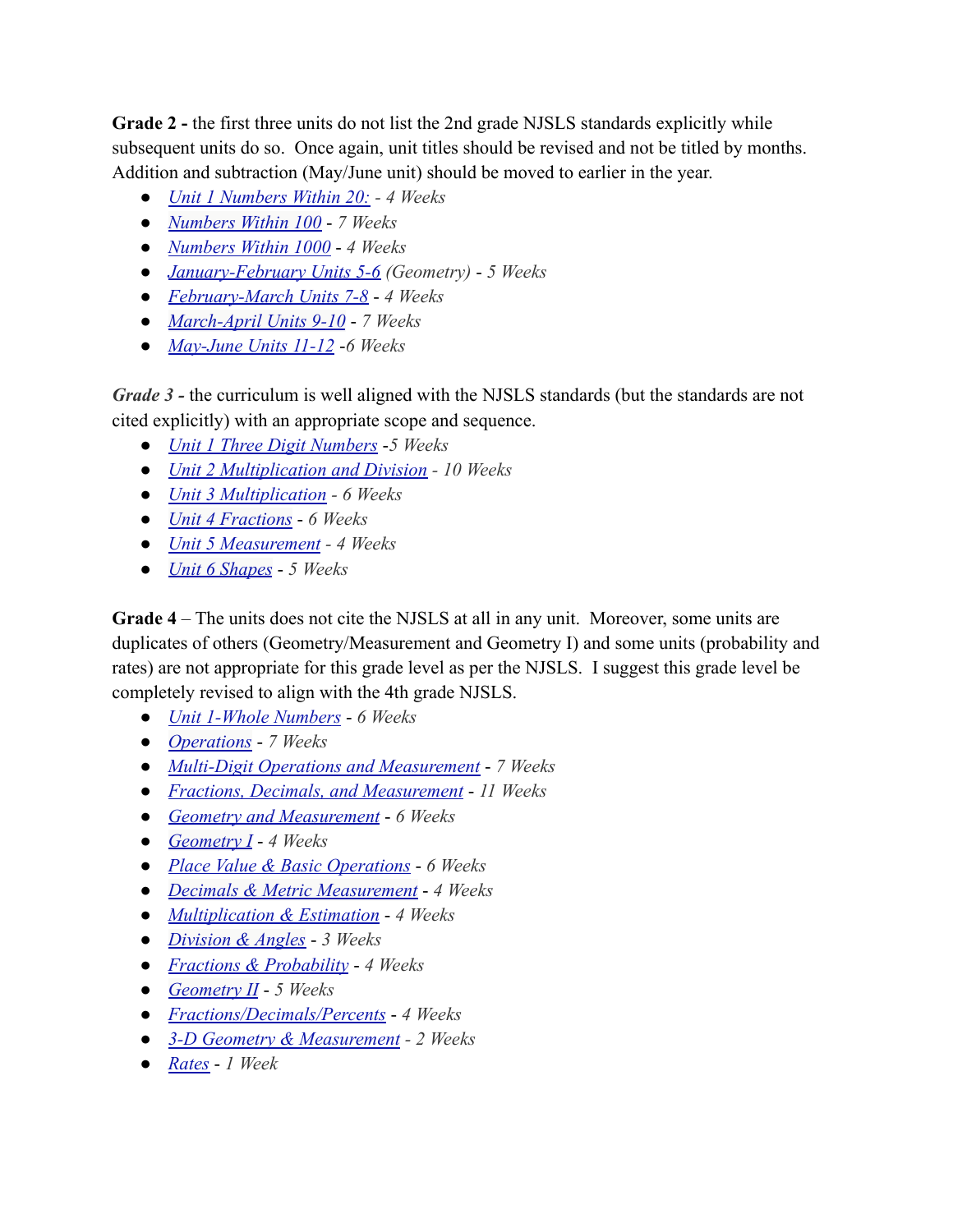**Grade 5 -** the curriculum is well aligned with the NJSLS standards (but the standards are not cited explicitly) with an appropriate scope and sequence.

- *[Unit 1 Whole Number Operations and Applications](https://prs-public.rubiconatlas.org/Atlas/Develop/UnitMap/View/Default?UnitID=7350&YearID=2021&CurriculumMapID=276&) 6 Weeks*
- *[Unit 2 Decimals and Fractions](https://prs-public.rubiconatlas.org/Atlas/Develop/UnitMap/View/Default?UnitID=7380&YearID=2021&CurriculumMapID=276&) 9 Weeks*
- *[Unit 3: More Decimals and Fractions](https://prs-public.rubiconatlas.org/Atlas/Develop/UnitMap/View/Default?UnitID=7381&YearID=2021&CurriculumMapID=276&) 11 Weeks*
- *[Unit 4: Measurement, Data, and Geometry](https://prs-public.rubiconatlas.org/Atlas/Develop/UnitMap/View/Default?UnitID=7382&YearID=2021&CurriculumMapID=276&) 5 Weeks*
- *[Unit 5: Algebraic Thinking & the Coordinate Plane](https://prs-public.rubiconatlas.org/Atlas/Develop/UnitMap/View/Default?UnitID=7383&YearID=2021&CurriculumMapID=276&) 5 Weeks*

With respect to QSAC, the district math curriculum is lacking in many areas. All documents need to be updated to include:

- Differentiation section including accommodations and modifications for special education students, English language learners, students at risk of school failure, gifted and talented students, and students with 504 plans;
- Assessments, including, formative, summative, benchmark, and alternative assessments;
- Learning Activities section and a list of core instructional and supplemental materials, including various levels of texts at each grade level;
- A more detailed pacing guide;
- Ideas for service learning connections and interdisciplinary connections;
- Integration of 21st century skills and technology

Note that there are three additional courses (ESL Algebra 1, ESL Geometry, ESL Algebra II) that the district offers that I do NOT see any details in the curriculum documents. Moreover, the district should consider adding social justice cultural relevant content to its mathematics curriculum. See [here](https://docs.google.com/document/d/1h_s0G4j3wej1XYz9WZNaVsWGnzMQ-61hrbyBYqRC86E/edit?usp=sharing) for some examples by Benjamin Dickman.

## **TRACKING**

The district offers multiple tracks of the Algebra-Geometry-Algebra II sequence. It is recommended that the district reexamine its numerous tracks and its tracking policies. There is intensive research on the detrimental effects of tracking in mathematics. As far back as 1983, the report *A Nation at Risk* included urgent language around dismantling tracking in American high schools and called for a commitment to the "twin goals of equity and high-quality schooling." More than 40 years later, tracking is still prevalent as seen in the Princeton mathematics curriculum.

In 2018, the National Council of Teachers of Mathematics (NCTM) published *Catalyzing Change in High School Mathematics,* which again calls for high school mathematics to discontinue the practice of tracking, both of tracking students into qualitatively different or dead-end course pathways *and* also the tracking teachers in ways that usually ensure the most needy students get the least experienced and weakest teachers. This publication emphatically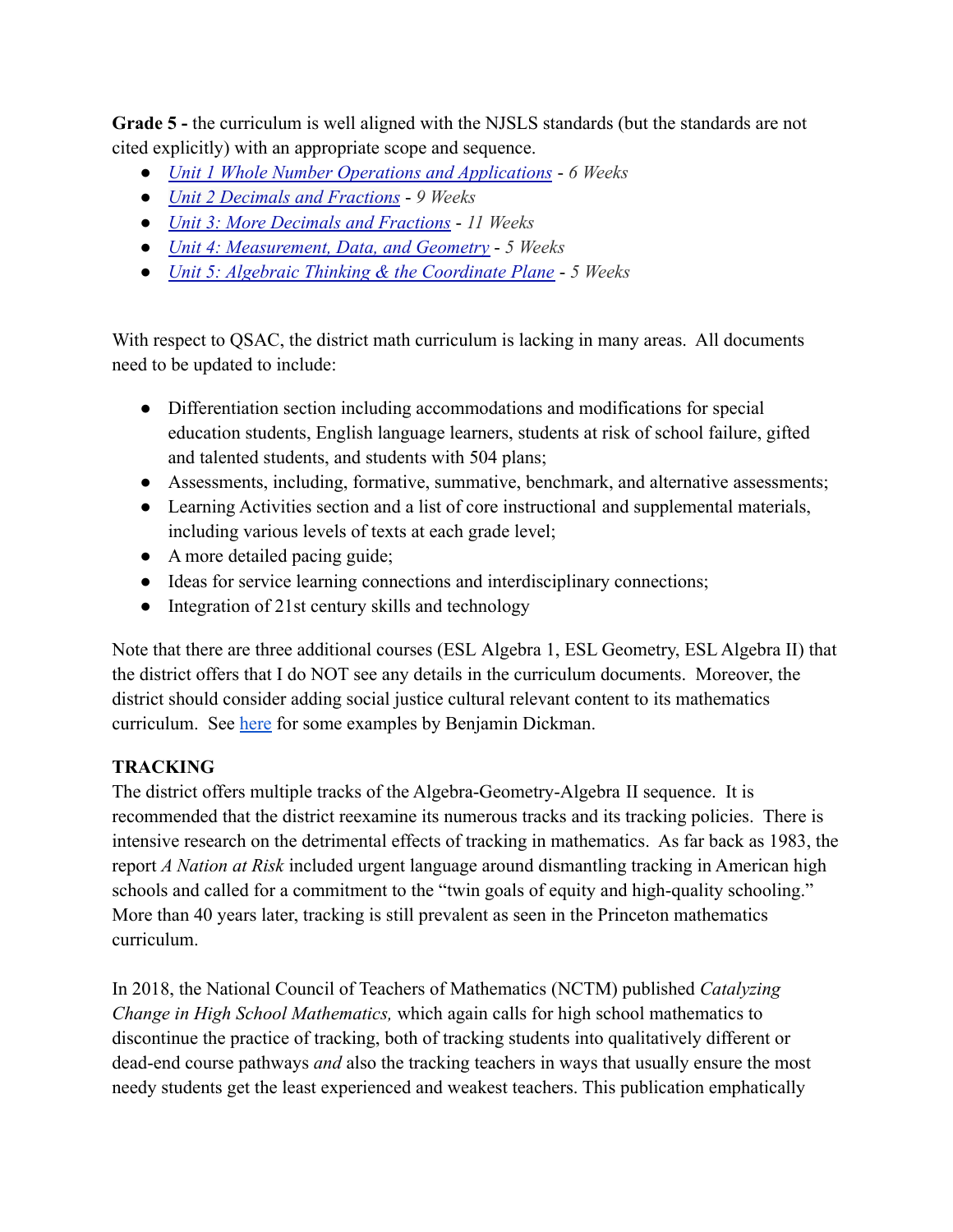states that: "Tracking is insidious because it places some students into qualitatively different or lower levels of a mathematics course and, in some cases, puts students into terminal mathematics course pathways that are not mathematically meaningful and do not prepare them for any continued study of fundamental mathematical concepts. Too often placement into different tracks is based on a variety of nonacademic factors, such as perceived (but not potential) academic ability, race, socioeconomic status, gender, language, or other expectations ascribed to students by adults. Princeton schools, instead, should develop mathematics pathways, and the structures and practices associated with them, which would be designed to eliminate tracking and both the implicit and explicit bias that comes with tracking students.

Mathematics pathways are where students are offered options based on their own aspirations and interests. With appropriate guidance and information, students implementing their own choices may work harder than students who have been simply assigned to a course. If the best way to ensure that students have genuine opportunities to prepare for their futures is by offering multiple math pathways, who decides which pathway a student pursues, and when should that choice be made? This is a difficult and important question. Teachers, parents and counselors will have to actively support students in developing STEM aspirations and recruiting students from racial, ethnic, gender, or social class groups not well represented in STEM. Moreover, students who initially opt for a non-STEM pathway must have the opportunity to switch to a STEM pathway during high school and vice versa, if and when their interests change.



Designing new math pathways can accomplish at least four important goals: